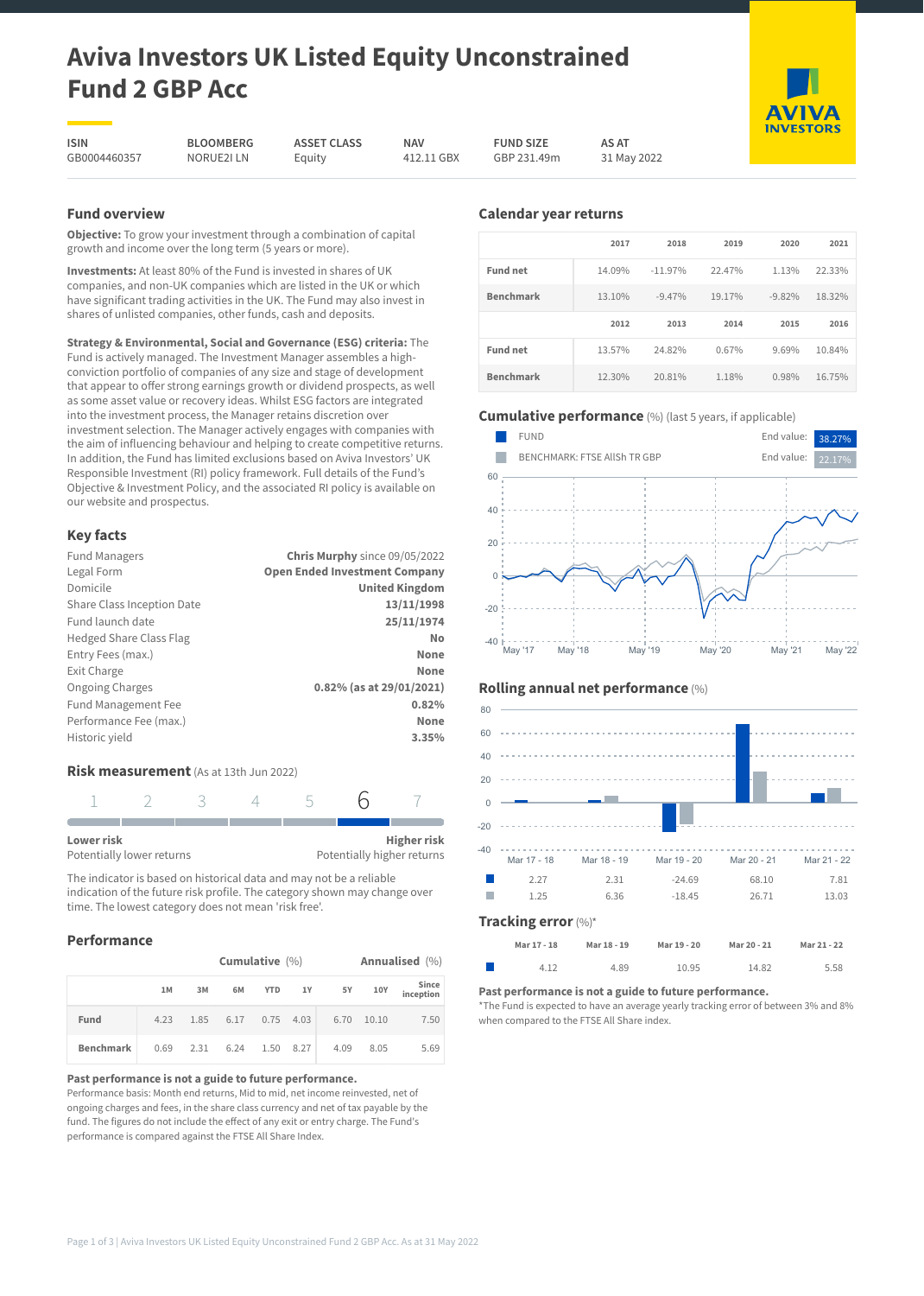## **Portfolio stats**

|                           | 1 Year  | 3 Years | 5 Years |
|---------------------------|---------|---------|---------|
| Alpha                     | $-4.96$ | 5.16    | 1.80    |
| <b>Beta</b>               | 1.15    | 1.52    | 1.42    |
| <b>Information ratio</b>  | $-0.66$ | 0.63    | 0.27    |
| Correlation (%)           | 56.21   | 88.88   | 85.14   |
| <b>Sharpe ratio</b>       | 0.44    | 0.61    | 0.40    |
| Annualised volatility (%) | 9.58    | 24.86   | 20.78   |
| Tracking error (%)        | 6.41    | 11.53   | 9.80    |

## **Fund breakdown by sector**

| <b>Sector</b>                 | Fund $(\% )$ | <b>Relative to benchmark (%)</b> |
|-------------------------------|--------------|----------------------------------|
| <b>Financials</b>             | 30.09        | $+8.15$                          |
| Industrials                   | 18.27        | $+7.59$                          |
| <b>Consumer Staples</b>       | 12.57        | $-2.65$                          |
| <b>Consumer Discretionary</b> | 12.27        | $+1.70$                          |
| Energy                        | 9.57         | $-1.74$                          |
| <b>Basic Materials</b>        | 7.42         | $-1.27$                          |
| Telecommunications            | 4.23         | $+2.03$                          |
| Health Care                   | 3.29         | $-8.08$                          |
| Technology                    | 2.20         | $+0.90$                          |
| Other                         | 2.02         | $-4.69$                          |

Source: Aviva Investors, all other data is Morningstar unless stated otherwise.

The fund breakdown by sector shown in the factsheet excludes cash and equivalents.

## **Market cap**



Rather than using a fixed number of cap stocks, Morningstar uses a flexible system that isn't adversely affected by overall movements in the market. Stocks are divided into seven regions based on their country of domicile, organised in descending order by size and the cumulative capitalisation as a percentage of the total is calculated for each stock. Giant-cap stocks refer to the top 40% of the cumulative capitalisation of each region, large-cap represents the next 30%, mid-cap represents the next 20%, small-cap the next 7% with micro covering the balance.

## **Top 5 overweights & underweights by security**

| <b>Security</b>                                   | Fund $(\% )$ | <b>Relative to benchmark (%)</b> |
|---------------------------------------------------|--------------|----------------------------------|
| Intermediate Capital<br>Group Plc                 | 5.34         | $+5.16$                          |
| Phoenix Group Holdings<br>P C                     | 4.49         | $+4.30$                          |
| <b>Bellway Plc</b>                                | 4.18         | $+4.06$                          |
| <b>Associated British Foods</b><br>P <sub>c</sub> | 4.27         | $+4.02$                          |
| Kier Group Plc                                    | 3.13         | $+3.12$                          |
| Astrazeneca Plc                                   | 0.00         | $-6.68$                          |
| Diageo Plc                                        | 0.00         | $-3.48$                          |
| Glencore Plc                                      | 0.00         | $-2.83$                          |
| <b>British American</b><br>Tobacco Plc            | 1.09         | $-2.21$                          |
| Shell Plc                                         | 5.35         | $-2.14$                          |

Source: Aviva Investors, all other data is Morningstar unless stated otherwise.

## **Fund targets**

The benchmark index has been selected for performance and risk measurement because it is representative of the type of companies in which the Fund is likely to invest, and it is therefore an appropriate comparator for the Fund's performance.

# **Fund risks**

#### **Investment Risk**

The value of an investment and any income from it can go down as well as up. Investors may not get back the original amount invested.

Full information on risks applicable to the Fund are in the Prospectus and the Key Investor Information Document (KIID).

#### **Glossary**

#### **Alpha**

Indicates the excess return provided by the Fund over the benchmark.

### **Annualised performance**

An annualised total return is the geometric average amount of money earned by an investment each year over a given time period.

#### **Volatility (%)**

A measure of the fund's dispersion of returns. A higher volatility implies that a fund's return is spread over a larger range of values whilst a lower volatility implies that a fund's return is spread over a smaller range of values.

#### **Beta**

A measure of the fund volatility in comparison to the market. A beta of less than 1 implies that the fund will be less volatile than the market whilst a beta greater than 1 implies the fund is more volatile than the market. As an example, a fund with a beta of 1.2 would be expected to rise to 1.2 if there was a 1 unit rise of the benchmark, or to fall 1.2 units if there was a 1 unit fall in the benchmark.

#### **Correlation (%)**

Measures the extent to which the Fund and the benchmark move together, a correlation of 1 indicates the Fund matched the benchmark exactly.

#### **Entry fee**

A one-off charge may be taken from your money before it is invested. The charge is usually a percentage of the amount invested and is additional to the price paid for the units/shares. The entry charge is deducted from the investment before units/shares are bought and is also known as the "initial charge".

#### **Exit charge**

A one-off charge levied on redemption of units/shares before the proceeds of your investment are paid out. This is also known as a "redemption charge".

## **Fund Management fee**

The fund management fee is a single fixed rate charge to cover the underlying fees, costs and expenses of operating and administrating the fund. It accrues daily and is calculated as a percentage of the net asset